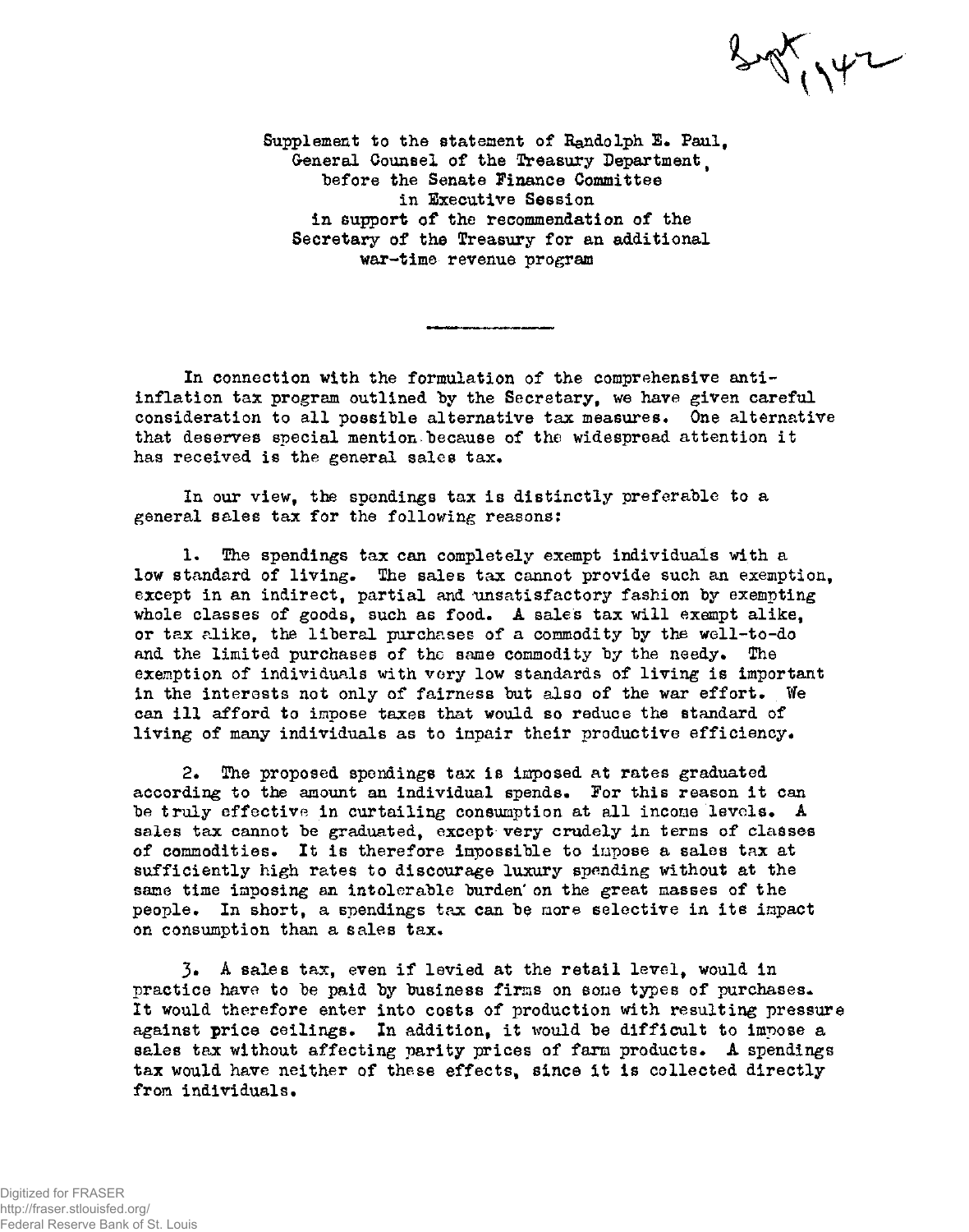4. The spendings tax proposed will reach as large an amount of consumer spendings as a retail sales tax without exemptions, and a considerably larger amount than a retail sales tax with food exempt. It will do so despite the fact that the spendings tax exempts completely individuals with low standards of living. The reason for this difference between the two taxes is that a spendings tax can include services purchased by consumers while it is administratively extremely difficult to include such services in a retail sales tax. Out of total consumer spendings of  $$75$  billion, the spendings tax will reach over  $$50$  billion. A retail sales tax on all tangible commodities will reach about the same amount; a retail sales tax with food exempt will reach only about  $$32$  billion.

5» Despite the popular belief to the contrary, the retail sales tax is not an easy tax to administer. On a Federal level, it is an entirely new addition to the tax structure, involving the creation of new administrative machinery. The spendings tax will admittedly involve administrative difficulties of its own. But these are no greater than those that would wise under the sales tax and the spendings tax has the great advantage that it can be integrated with the fully developed administration of the individual income tax.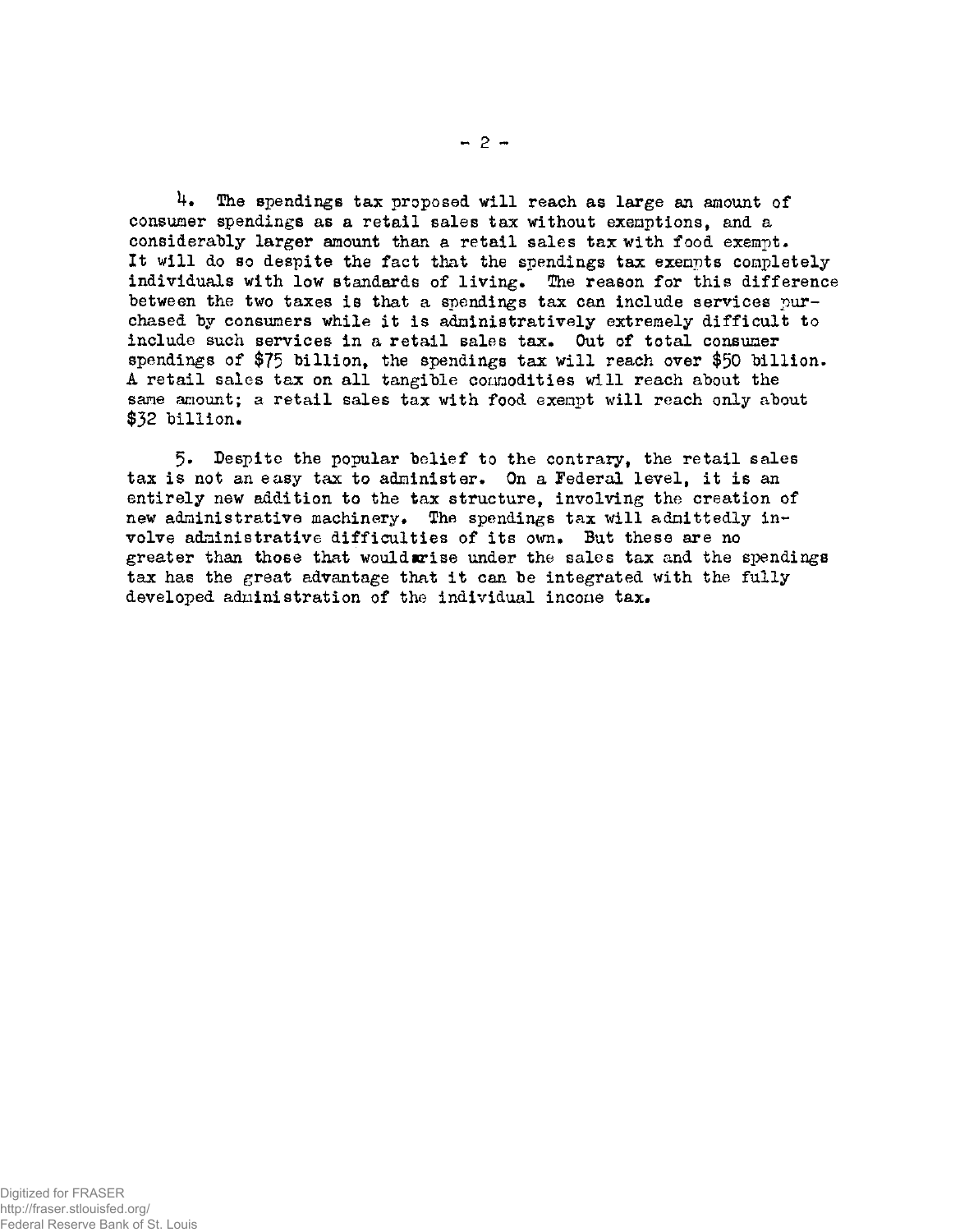$3442$ 

### Table 1.

| Surtax net income: |               |                          | Bracket rate  | surtax cumulative<br>Total |             |                 |    |                      |               |            |                |           |
|--------------------|---------------|--------------------------|---------------|----------------------------|-------------|-----------------|----|----------------------|---------------|------------|----------------|-----------|
|                    |               |                          | (000)         | :Present:                  |             |                 |    | :Schedule: Present : |               |            | $\ddot{\cdot}$ | Schedule  |
|                    |               |                          |               | law                        | :H.R. 7378: | A               | ÷  | $\text{lew}$         |               | : H.R.7378 | $\ddot{\cdot}$ | À         |
| \$                 |               |                          | .5            | 6%                         | 13%         | 9%              | \$ | 30                   | $\frac{1}{2}$ | 65         | \$             | 45        |
|                    | .5            |                          | ı             |                            | 13          | 13              |    | 60                   |               | 130        |                | 110       |
|                    | ı             |                          | 1.5           |                            | 13          | 15              |    | 90                   |               | 195        |                | 185       |
|                    | 1.5           |                          | 2             | 6<br>6<br>6                | 13          | 17              |    | 120                  |               | 260        |                | 270       |
|                    | 2             |                          |               |                            | 16          | 19              |    | 210                  |               | 420        |                | 460       |
|                    | $\frac{3}{4}$ |                          | $\frac{3}{4}$ | 9<br>9                     | 16          | 21              |    | 300                  |               | 580        |                | 670       |
|                    |               |                          | 6             | $1\overline{3}$            | 20          | 23              |    | 560                  |               | 980        |                | 1,130     |
|                    | 6             |                          | 8             | 17                         | 5ħ          | 25              |    | 900                  |               | 1,460      |                | 1,630     |
|                    | g             |                          | 10            | 21                         | 28          | 28              |    | 1,320                |               | 2,020      |                | 2,190     |
|                    | 10            | ⊷                        | 12            | 25                         | 32          | 32              |    | 1,820                |               | 2,660      |                | 2,830     |
|                    | 12            |                          | 14            | 29                         | 36          | 36              |    | 2,400                |               | 3,380      |                | 3,550     |
|                    | 14            | ÷                        | 16            | 32                         | 40          | 40              |    | 3,040                |               | 4,180      |                | 4,350     |
|                    | 16            | -                        | 18            | 35                         | 43          | 43              |    | 3,740                |               | 5,040      |                | 5,210     |
|                    | 18            |                          | 20            | 38                         | 46          | 46              |    | 4,500                |               | 5,960      |                | 6,130     |
|                    | 20            | -                        | 22            | 41                         | 49          | 49              |    | 5,320                |               | 6,940      |                | 7,110     |
|                    | 22            | ÷                        | 26            | $\mu_{\uparrow}$           | 52          | 52              |    | 7,080                |               | 9,020      |                | 9,190     |
|                    | 26            | $\blacksquare$           | 32            | 47                         | 55          | 55              |    | 9,900                |               | 12,320     |                | 12,490    |
|                    | 32            | -                        | 38            | 50                         | 58          | 58              |    | 12,900               |               | 15,800     |                | 15,970    |
|                    | 38            | ⊷                        | <u>ірп</u>    | 53                         | 61          | 61              |    | 16,080               |               | 19,460     |                | 19,630    |
|                    | 44            | $\overline{\phantom{0}}$ | 50            | 55                         | 63          | 63              |    | 19,380               |               | 23,240     |                | 23,410    |
|                    | 50            | -                        | 60            | 57                         | 66          | $6\overline{6}$ |    | 25,080               |               | 29,840     |                | 30,010    |
|                    | 60            | -                        | 70            | 59                         | 69          | 69              |    | 30,980               |               | 36,740     |                | 36,910    |
|                    | 70            | ÷                        | 80            | 61                         | 72          | 72              |    | 37,080               |               | 43,940     |                | 44,110    |
|                    | 80            | -                        | 90            | 63                         | 75          | 75              |    | 43,380               |               | 51,440     |                | 51,610    |
|                    | 90            | -                        | 100           | 64                         | 77          | 77              |    | 49,730               |               | 59.140     |                | 59,310    |
|                    | 100           | $\overline{\phantom{a}}$ | 150           | 65                         | 79          | 79              |    | 82,280               |               | 98,640     |                | 98,810    |
|                    | 150           | -                        | 200           | 66                         | 81          | 61              |    | 115,280              |               | 139,140    |                | 139,310   |
|                    | 200           | $\overline{\phantom{0}}$ | 250           | 67                         | 82          | 62              |    | 148,780              |               | 180,140    |                | 180,310   |
|                    | 250           | -                        | 300           | 69                         | 82          | 82              |    | 183,280              |               | 221,140    |                | 221,310   |
|                    | 300           | $\rightarrow$            | 400           | 71                         | 82          | \$2             |    | 254,280              |               | 303,140    |                | 303,310   |
|                    | 400           |                          | 500           | 72                         | 82          | 82              |    | 326,280              |               | 385.140    |                | 385,310   |
|                    | 500           | -                        | 750           | 73                         | 82          | 82              |    | 508,730              |               | 590,140    |                | 590,310   |
|                    | 750           |                          | $-1,000$      | 74                         | \$2         | 82              |    | 693,780              |               | 795,140    |                | 795,310   |
|                    | 1,000         |                          | $-2,000$      | 75                         | 82          | 82              |    | 1,443,780            |               | 1,615,140  |                | 1,615,310 |
|                    | 2,000         |                          | $-5,000$      | 76                         | 82          | 82              |    | 3,723,780            |               | 4,075,140  |                | 4,075,310 |
|                    | over          |                          | 5,000         | 77                         | 52          | S2              |    |                      |               |            |                |           |

Comparison of individual surtax rate schedule under present law, H. R. 7378, and Schedule A.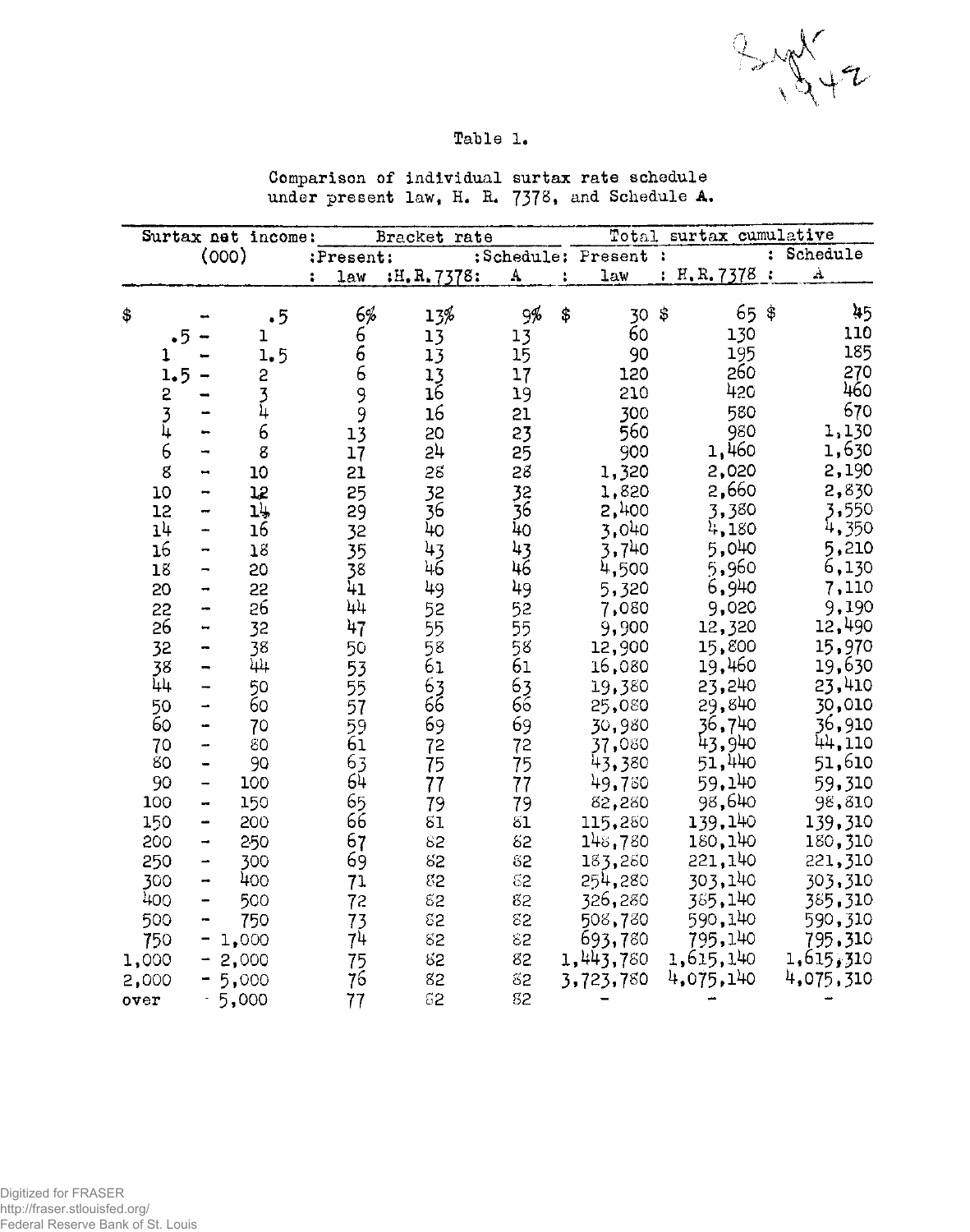Table la.

Amount of individual income tax and effective rates under present law, H. R. 7378, and Schedule A.

Single person - No dependents

|  | Personal exemption: Present law | - \$750 |        |  |
|--|---------------------------------|---------|--------|--|
|  | H. R. 7378                      |         | $-500$ |  |
|  | Schedule A                      |         | - 500  |  |

| Net income                            |                        | Amount of tax |    | <b>Effective</b> rates |                             |                      |         |
|---------------------------------------|------------------------|---------------|----|------------------------|-----------------------------|----------------------|---------|
| before<br>personal<br>exemption $1$ : | Present<br>$1 \cdot w$ | H. R. 7378 :  |    | Schedule:<br>А         | Present:<br>1 <sub>av</sub> | H.R. 7378 : Schedule | A       |
|                                       |                        |               |    |                        | Percent                     | Percent              | Percent |
| \$<br>500                             |                        |               |    |                        |                             |                      |         |
| 600                                   |                        | \$<br>15      | \$ | 11                     |                             | 2.5                  | 1.8     |
| 700                                   |                        | 34            |    | 26.                    |                             | 4.9                  | 3.7     |
| 800                                   | \$<br>3                | 52            |    | 40                     | $\cdot$ <sup>4</sup>        | 6.5                  | 5.0     |
| 900                                   | 11                     | 71            |    | 55                     | 1.2                         | 7.8                  | 6.1     |
| 1,000                                 | 21                     | 89            |    | 69                     | 2.1                         | 8.9                  | 6.9     |
| 1,200                                 | 40                     | 126           |    | 106.                   | 3.3                         | 10.5                 | 8.8     |
| 1,500                                 | 69                     | 181           |    | 161                    | 4.6                         | 12.1                 | 10.7    |
| 2,000                                 | 117                    | 273           |    | 263                    | 5.9                         | 13.7                 | 13.2    |
| 2,500                                 | 165                    | 365           |    | 375                    | 6.6                         | 14.6                 | 15.0    |
| 3,000                                 | 221                    | 472           |    | 497                    | 7.4                         | 15.7                 | 16.6    |
| 4,000                                 | 347                    | 686           |    | 751                    | 8, 7                        | 17.2                 | 18.8    |
| 5,000                                 | 483                    | 920           |    | 1025                   | 9.7                         | 18.4                 | 20.5    |
| 6,000                                 | 649                    | 1,174         |    | 1309                   | 10.8                        | 19.6                 | 21.8    |
| .8,000                                | 1,031                  | 1,742         |    | 1907                   | 12.9                        | 21.8                 | 23.8    |
| 10,000                                | 1,493                  | 2,390         |    | 2560                   | 14.9                        | 23.9                 | 25.6    |
| 15,000                                | 2,994                  | 4,366         |    | 4536.                  | 20.0                        | 29.1                 | 30.2    |
| 20,000                                | 4,929                  | 6,816         |    | 6986.                  | 24.6                        | 34.1                 | 34.9    |
| 25,000                                | 7,224                  | 9,626         |    | 9796                   | 28.9                        | 38.5                 | 39.2    |
| 50,000                                | 20,882                 | 25,811        |    | 25,981                 | 41.8                        | 51.6                 | 52.0    |
| 100,000                               | 53,214                 | 64,641        |    | 64,811                 | 53.2                        | 64.6                 | 64.8    |
| 500,000                               | 345,654                | 414,616       |    | 414,786                | 69.1                        | 82.9                 | 83.0    |
| 1,000,000                             | 733,139                | 854,616       |    | 854,786                | 73.3                        | 85.5                 | 85.5    |
| 5,000,000                             | 3,923,124              | 4,374,616     |    | 4,374,786              | 78.5                        | 87.5                 | 87.5    |
| Normal tax<br>(percent)<br>rate       | 4                      | 6             |    | 6                      | 4                           | 6                    | 6       |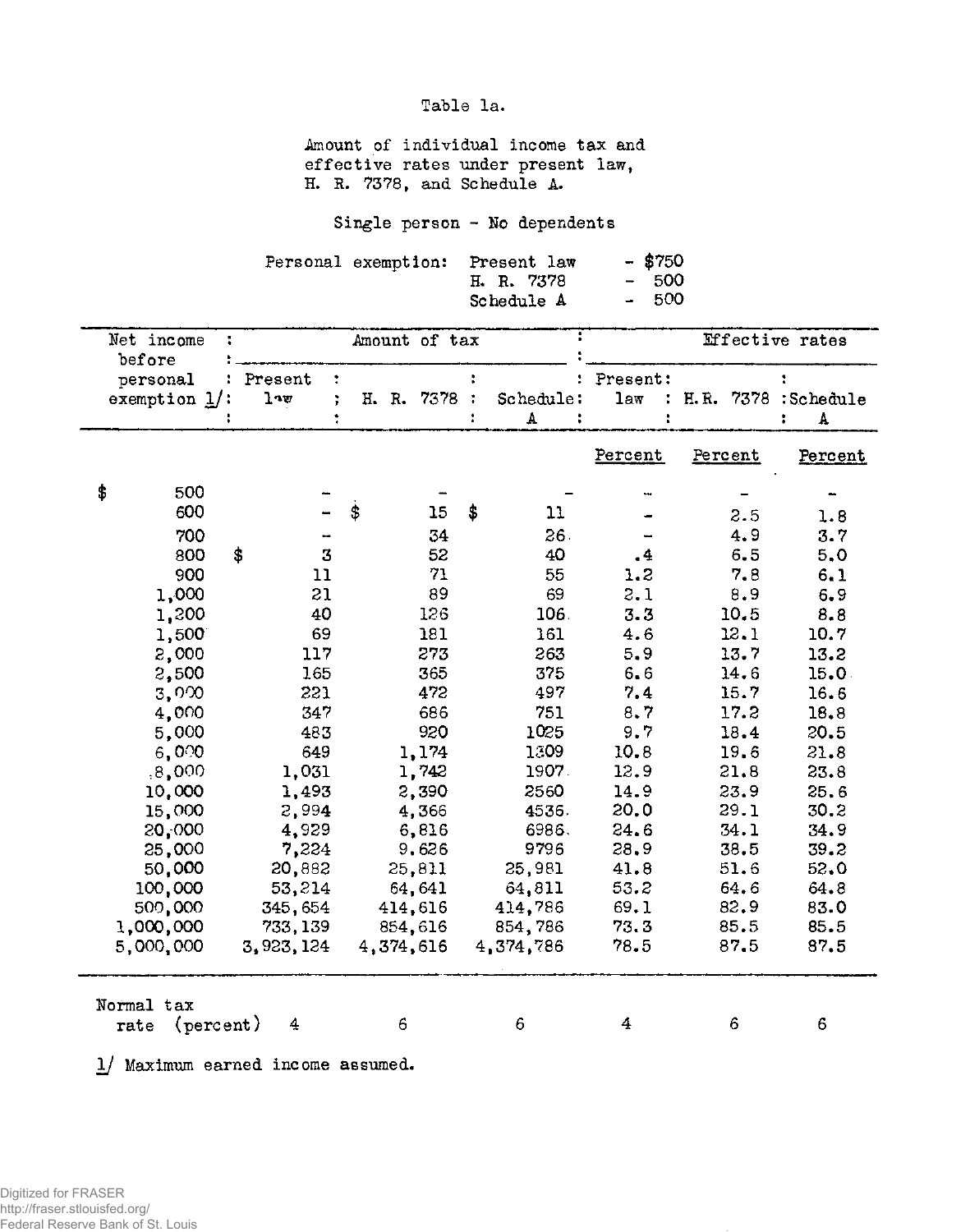### Table 1b

Amount of individual income tax and effective rates under present law, H. R. 7378, and Schedule A

Married person - No dependents

|  | Personal exemption: Present law | $-41,500$ |
|--|---------------------------------|-----------|
|  | H. R. 7378                      | $-1,200$  |
|  | Schedule A                      | $-1,000$  |

| Net income                                                 |                 | Amount of tax |                                     | Effective rate |           |                      |  |  |  |
|------------------------------------------------------------|-----------------|---------------|-------------------------------------|----------------|-----------|----------------------|--|--|--|
| before                                                     | $:$ Present $:$ | H. R.         | :Schedule : Present : H. R. :       |                |           | Schedule             |  |  |  |
| personal                                                   | 1 <sub>aw</sub> | 7378<br>÷     | $\pmb{\Lambda}$                     | law            | 7378<br>ż | A                    |  |  |  |
| exemption 1/                                               |                 |               |                                     |                |           |                      |  |  |  |
|                                                            |                 |               |                                     | Percent        | Percent   | Percent              |  |  |  |
| \$<br>1,000                                                |                 |               |                                     |                |           |                      |  |  |  |
| 1,100                                                      |                 |               | 9                                   |                |           | $\cdot$ <sup>8</sup> |  |  |  |
| 1,200                                                      |                 |               | 23                                  |                |           | 1.9                  |  |  |  |
| 1,300                                                      |                 | 13            | 37                                  |                | 1.0       | 2.8                  |  |  |  |
| 1,400                                                      |                 | 30            | 52                                  |                | 2.1       | 3, 7                 |  |  |  |
| 1,500                                                      |                 | 48            | 66                                  |                | 3.2       | 4.4                  |  |  |  |
| $1,600$ \$                                                 | 6               | 66            | 84                                  | 0.4            | 4.1       | 5, 3                 |  |  |  |
| 1,800                                                      | 23              | 103           | 121                                 | 1.3            | 5.7       | 6, 7                 |  |  |  |
| 2,000                                                      | 42              | 140           | 158                                 | 2.1            | 7.0       | 7.9                  |  |  |  |
| 2,500                                                      | 90              | 232           | 260                                 | 3,6            | 9.3       | 10.4                 |  |  |  |
| 3,000                                                      | 138             | 324           | 372                                 | 4.6            | 10.8      | 12.4                 |  |  |  |
| 4,000                                                      | 249             | 532           | 616                                 | 6.2            | 13.3      | 15.4                 |  |  |  |
| 5,000                                                      | 375             | 746           | 880                                 | 7.5            | 14.9      | 17.6                 |  |  |  |
| 6,000                                                      | 521             | 992           | 1,164                               | 8.7            | 16.5      | 19.4                 |  |  |  |
| 8,000                                                      | 873             | 1,532         | 1,752                               | 10.9           | 19.2      | 21.9                 |  |  |  |
| 10,000                                                     | 1,305           | 2,152         | 2,390                               | 13.1           | 21.5      | 23.9                 |  |  |  |
| 15,000                                                     | 2,739           | 4,052         | 4,306                               | 18.3           | 27.0      | 28.7                 |  |  |  |
| 20,000                                                     | 4,614           | 6,452         | 6,726                               | 23.1           | 32.3      | 33.6                 |  |  |  |
| 25,000                                                     | 6,864           | 9,220         | 9,506                               | 27.5           | 36.9      | 38.0                 |  |  |  |
| 50,000                                                     | 20,439          | 25,328        | 25,636                              | 40.9           | 50.7      | 51.3                 |  |  |  |
| 100,000                                                    | 52,704          | 64,060        | 64,396                              | 52.7           | 64.1      | 64.4                 |  |  |  |
| 500,000                                                    | 345,084         | 414,000       | 414,346                             | 69.0           | 82.8      | 82.9                 |  |  |  |
| 1,000,000                                                  | 732,554         | 854,000       | 854,346                             | 73.3           | 85.4      | 85.4                 |  |  |  |
| 5,000,000                                                  |                 |               | 3, 922, 524 4, 374, 000 4, 374, 346 | 78.5           | 87.5      | 87.5                 |  |  |  |
| Normal tax<br>6<br>6<br>rate (percent)<br>6<br>6<br>4<br>4 |                 |               |                                     |                |           |                      |  |  |  |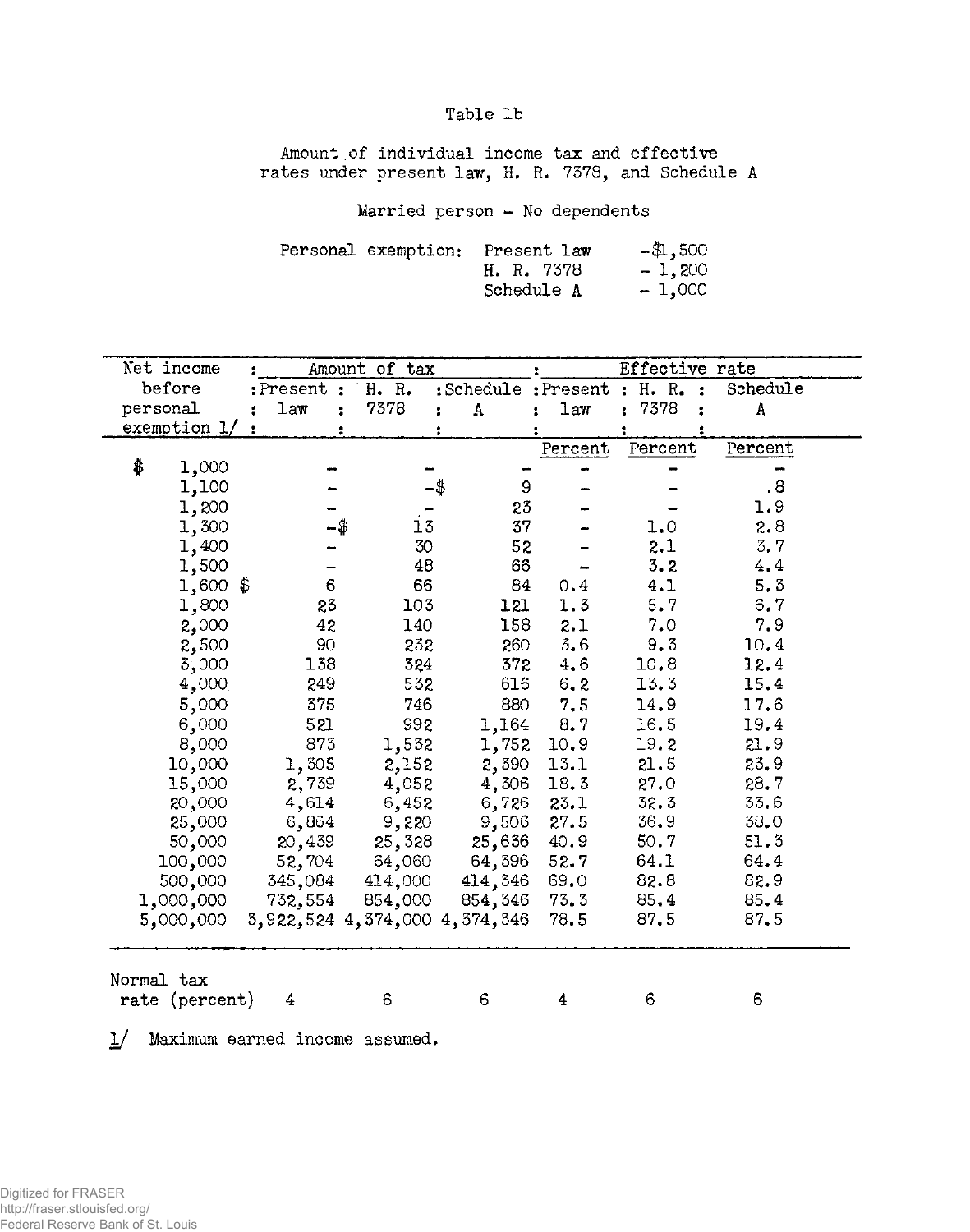#### Table 1c.

Amount of individual income tax and effective rates under present law, H. R. 7378, and Schedule A

Married person - two dependents

| Personal exemption: | Present law $- $1.500$<br>H.R. 7378<br>Schedule $A = 1,000$ | $-1,200$                                             |                   |
|---------------------|-------------------------------------------------------------|------------------------------------------------------|-------------------|
| Dependent credit;   | Present law $-$ \$<br>H. R. 7378<br>Schedule A              | $\overline{\phantom{0}}$<br>$\overline{\phantom{a}}$ | 400<br>400<br>250 |

| Amount of tax          |                                     | Effective rate                                               |                  |  |  |
|------------------------|-------------------------------------|--------------------------------------------------------------|------------------|--|--|
|                        |                                     | Present: H.R. 7378: Schedule : Present: H.R. 7378 : Schedule |                  |  |  |
| А                      | law                                 |                                                              | A                |  |  |
|                        | Percent                             | Percent                                                      | Percent          |  |  |
|                        |                                     |                                                              |                  |  |  |
| \$                     | 9                                   |                                                              | $\ddot{\bullet}$ |  |  |
|                        | 20                                  |                                                              | 1.2              |  |  |
|                        | 34                                  |                                                              | 1.9              |  |  |
| 49                     |                                     |                                                              | 2.6              |  |  |
| 63                     |                                     |                                                              | 3.2              |  |  |
| 81<br>13               |                                     | 0,6                                                          | 3,9              |  |  |
| 100<br>26              |                                     | 1.2                                                          | 4,5              |  |  |
| 118<br>43              |                                     | 1.9                                                          | 5.1              |  |  |
| 137<br>62              | 0.3                                 | 2.6                                                          | 5.7              |  |  |
| 80<br>155              | 0.5                                 | 3,2                                                          | 6.3              |  |  |
| 257<br>172             | 1.9                                 | 5.7                                                          | 8.6              |  |  |
| 356<br>491             | 3.9                                 | 8.9                                                          | 12.3             |  |  |
| 570<br>745             | 5.4                                 | 11.4                                                         | 14.9             |  |  |
| 784<br>1,019           | 6.6                                 | 13.1                                                         | 17.0             |  |  |
| 1,597<br>1,292         | 9.0                                 | 16.2                                                         | 20.0             |  |  |
| 1,880<br>2,220         | 11.2                                | 18.8                                                         | 22.3             |  |  |
| 4,096<br>3,716         | 16.5                                | 24.8                                                         | 27.3             |  |  |
| 6,036<br>6,466         | 21.4                                | 30.2                                                         | 32.3             |  |  |
| 9,216<br>8,756         | 25.9                                | 35.0                                                         | 36.9             |  |  |
| 25,291<br>24,776       | 39.9                                | 49.6                                                         | 50.6             |  |  |
| 63,981<br>63,396       | 52.2                                | 63.4                                                         | 64.0             |  |  |
| 413,906<br>413,296     | 68.9                                | 82.7                                                         | 82.8             |  |  |
| 853,906<br>853,296     | 73.2                                | 85.3                                                         | 85.4             |  |  |
| 4,373,296<br>4,373,906 | 78.4                                | 87.5                                                         | 87.5             |  |  |
|                        |                                     |                                                              | 6                |  |  |
|                        | 6<br>Maximum earned income assumed. | $\overline{4}$                                               | 6                |  |  |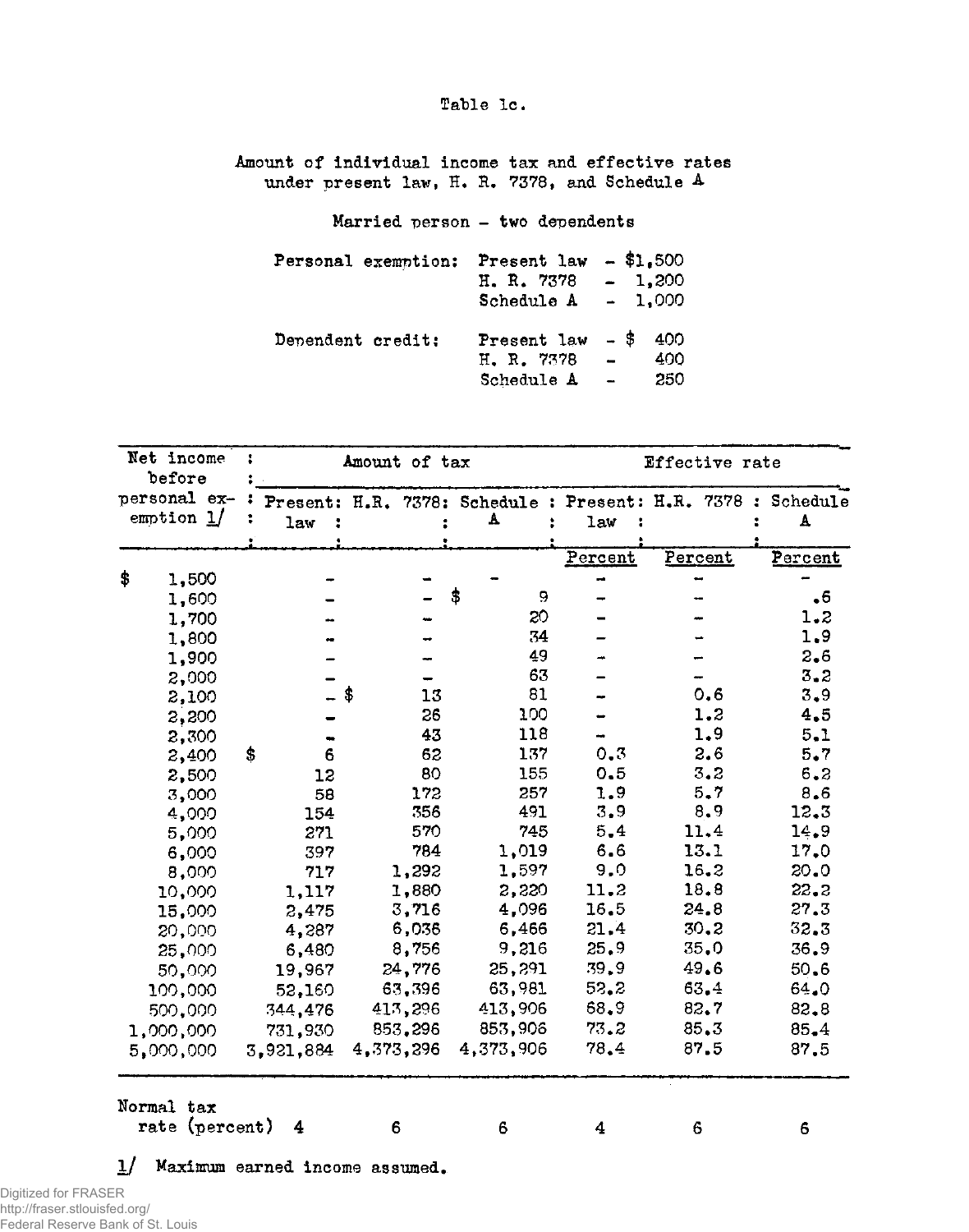$2\sqrt[4]{3}$ 

## Table A.

Comparison of individual surtax rate schedule under present law, H. R. 7378, and Schedule B.

| Surtax net income: |                         |                          |                  | Bracket rate |              |              | Total                | surtax cumulative |               |              |
|--------------------|-------------------------|--------------------------|------------------|--------------|--------------|--------------|----------------------|-------------------|---------------|--------------|
|                    |                         | (000)                    |                  | :Present:    |              | :Schedule:   |                      | Present           | t             | : Schedule   |
|                    |                         |                          |                  | law<br>2     | : H.R. 7378: | $\, {\bf B}$ |                      | law               | : H.R. 7378 : | $\, {\bf B}$ |
| \$                 |                         |                          | $\ddot{\bullet}$ | $6\%$        | 13%          | 10%          | $\ddot{\bm{\theta}}$ | 30                | \$<br>65      | \$<br>50     |
|                    | $\overline{.5}$         |                          | ı                | 6            | 13           | 13           |                      | 60                | 130           | 115          |
|                    | 1                       |                          | 1,5              | $\mathbf 6$  | 13           | 15           |                      | 90                | 195           | 190          |
|                    | 1.5                     |                          | 2                | 6            | 13           | 17           |                      | 120               | 260           | 275          |
|                    | $\ddot{\rm{z}}$         |                          | 3                | 9            | 16           | 19           |                      | 210               | 430           | 465          |
|                    | $\overline{\mathbf{3}}$ |                          | $\ddagger$       | 9            | 16           | 21           |                      | 300               | 580           | 675          |
|                    | 4                       |                          | 6                | 13           | 20           | 23           |                      | 560               | 980           | 1,135        |
|                    | 6                       | -                        | 8                | 17           | 24           | 25           |                      | 900               | 1,460         | 1,635        |
|                    | 8                       | ÷                        | 10               | 21           | 28           | 28           |                      | 1,320             | 2,020         | 2,195        |
|                    | 10                      |                          | 12               | 25           | 32           | 32           |                      | 1,820             | 2,660         | 2,835        |
|                    | 12                      | <b></b>                  | 14               | 29           | 36           | 36           |                      | 2,400             | 3,380         | 3,555        |
|                    | 14                      | -                        | 16               | 32           | 40           | 40           |                      | 3,040             | 4,180         | 4,355        |
|                    | 16                      | ⊷                        | 18               | 35           | 43           | 4.3          |                      | 3,740             | 5,040         | 5,215        |
|                    | 18                      |                          | 20               | 38           | 46           | 46           |                      | 4,500             | 5,960         | 6,135        |
|                    | 20                      | ⊷                        | 22               | 41           | 49           | 49           |                      | 5,320             | 6,940         | 7,115        |
|                    | 22                      | →                        | 26               | 44           | 52           | 52           |                      | 7,080             | 9,020         | 9,195        |
|                    | 26                      |                          | 72               | 47           | 55           | 55           |                      | 9,900             | 12,320        | 12,495       |
|                    | 32                      |                          | 38               | 50           | 53           | 53           |                      | 12,900            | 15,800        | 15,975       |
|                    | 38                      | <u></u>                  | 44               | 53           | 61           | 61           |                      | 16,080            | 19,460        | 19,635       |
|                    | 44                      |                          | 50               | 55           | 63           | 63           |                      | 19,380            | 23,240        | 23,415       |
|                    | 50                      |                          | 60               | 57           | 56           | 66           |                      | 25,080            | 29,840        | 30,015       |
|                    | 60                      |                          | 70               | 59           | 69           | 69           |                      | 30,980            | 36,740        | 36,915       |
|                    | 70                      | $\overline{\phantom{0}}$ | 80               | 61           | 72           | 73           |                      | 37,080            | 43,940        | 44,115       |
|                    | 30 <sup>o</sup>         | $\overline{\phantom{0}}$ | 90               | 63           | 75           | 75           |                      | 43,380            | 51,440        | 51,615       |
|                    | 90                      | $\rightarrow$            | 100              | 64           | 77           | 77           |                      | 49,780            | 59,140        | 59,315       |
|                    | 100                     | 44                       | 150              | 65           | 79           | 79           |                      | 82,280            | 98,640        | 98,815       |
|                    | 150                     | 4                        | 200              | 66           | 81           | 81           |                      | 115,280           | 139,140       | 139,315      |
|                    | <b>SOO</b>              | -                        | 250              | 67           | 82           | 82           |                      | 148,780           | 180,140       | 180,315      |
|                    | 250                     | ÷                        | 300              | 69           | 82           | 82           |                      | 183,280           | 221,140       | 221,315      |
|                    | 300                     | ÷                        | 400              | 71           | 82           | 82           |                      | 254,280           | 303,140       | 303,315      |
|                    | 400                     | ÷                        | 500              | 72           | 82           | 82           |                      | 326,280           | 385,140       | 385,315      |
|                    | 500                     |                          | 750              | 73           | 82           | 82           |                      | 508,780           | 590,140       | 590,315      |
|                    | 750                     |                          | $-1,000$         | 74           | 82           | 82           |                      | 693,780           | 795,140       | 795,315      |
|                    | 1,000                   |                          | $-2,000$         | 75           | 82           | 82           |                      | 1,443,780         | 1,615,140     | 1,615,315    |
|                    | 2,000                   |                          | $-5,000$         | 76           | 83           | 83           |                      | 3,723,780         | 4,075,140     | 4,075,315    |
|                    | over                    |                          | 5,000            | 77           | 82           | 83           |                      |                   |               |              |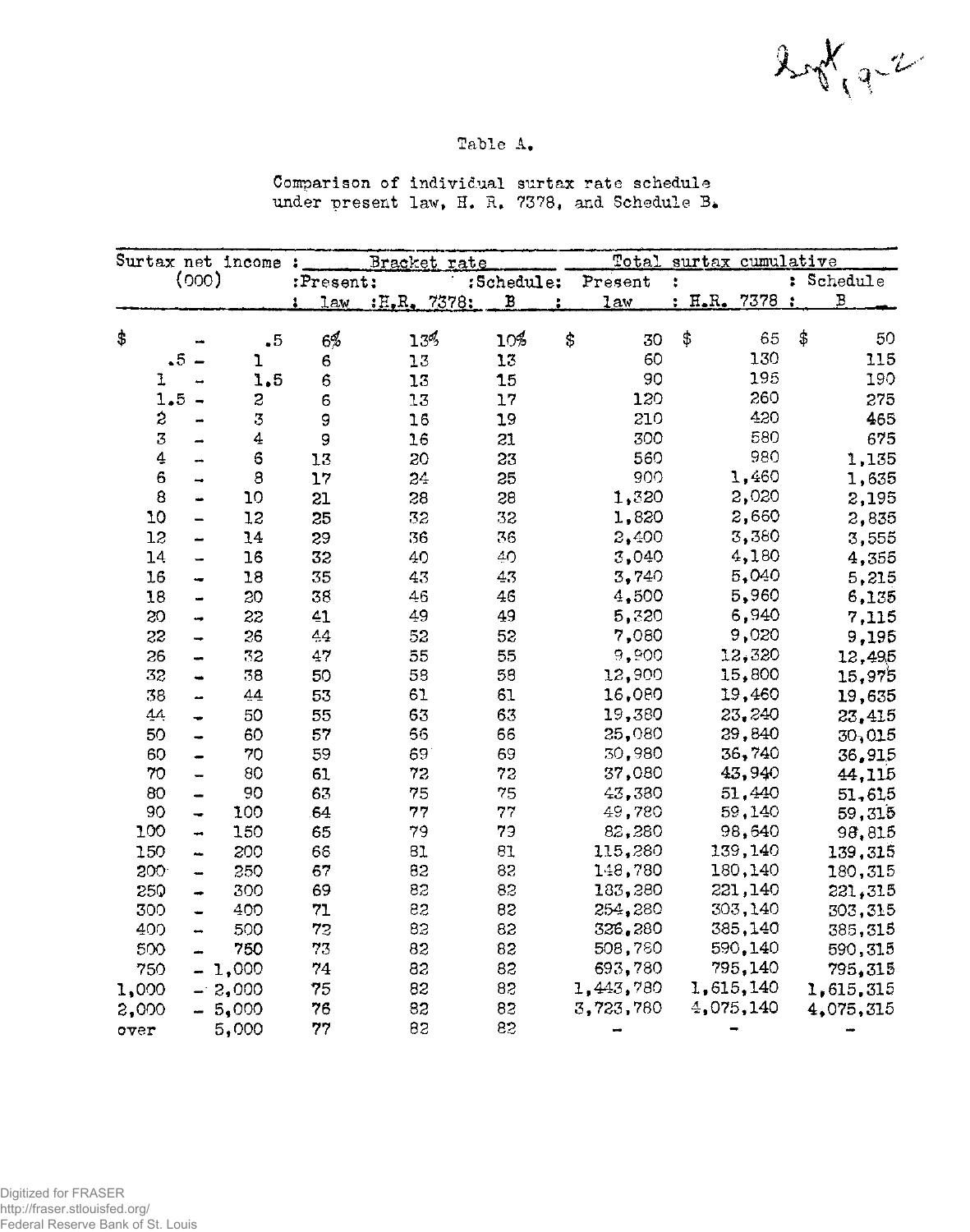Table B

Amount of individual income tax and effective rates under present law, H. R. 7378, and Schedule B

Single person - No dependents

|  | Personal exemption: Present law | - \$750 |
|--|---------------------------------|---------|
|  | H. R. 7378                      | - 500   |
|  | Schedule B                      | - 500   |

| Net income<br>before        |                                                                                                                                                                                                   |    |                                                                                                                                                                             |  | Amount of tax                                                                                                                                                         |                                                                                                                                                                    |                                                                                                                                           | Effective rates                                                                                                                                                 |                                                                                                                                                                 |
|-----------------------------|---------------------------------------------------------------------------------------------------------------------------------------------------------------------------------------------------|----|-----------------------------------------------------------------------------------------------------------------------------------------------------------------------------|--|-----------------------------------------------------------------------------------------------------------------------------------------------------------------------|--------------------------------------------------------------------------------------------------------------------------------------------------------------------|-------------------------------------------------------------------------------------------------------------------------------------------|-----------------------------------------------------------------------------------------------------------------------------------------------------------------|-----------------------------------------------------------------------------------------------------------------------------------------------------------------|
| personal<br>exemption $1$ : |                                                                                                                                                                                                   |    | : Present<br>÷<br>$1a$ w<br>$\ddot{\cdot}$                                                                                                                                  |  |                                                                                                                                                                       | H. R. 7378 : Schedule:<br>В<br>1                                                                                                                                   | : Present:<br>law                                                                                                                         | : H.R. 7378 : Schedule                                                                                                                                          | в                                                                                                                                                               |
|                             |                                                                                                                                                                                                   |    |                                                                                                                                                                             |  |                                                                                                                                                                       |                                                                                                                                                                    | Percent                                                                                                                                   | Percent                                                                                                                                                         | Percent                                                                                                                                                         |
| \$                          | 500<br>600<br>700<br>800<br>900<br>1,000<br>1,200<br>1,500<br>2,000<br>2,500<br>3,000<br>4,000<br>5,000<br>6,000<br>8,000<br>10,000<br>15,000<br>20,000<br>25,000<br>50,000<br>100,000<br>500,000 | \$ | \$<br>$\overline{\mathbf{3}}$<br>11<br>21<br>40<br>69<br>117<br>165<br>221<br>347<br>483<br>649<br>1,031<br>1,493<br>2,994<br>4,929<br>7,224<br>20,882<br>53,214<br>345,654 |  | $15$ \$<br>4ز<br>52<br>71<br>89<br>126<br>181<br>273<br>365<br>472<br>686<br>920<br>1,174<br>1,742<br>2,390<br>4,366<br>6,816<br>9,626<br>25,811<br>64,641<br>414,616 | 12<br>28<br>43<br>59<br>74<br>111<br>166<br>268<br>380<br>502<br>756<br>1,030<br>1,314<br>1,912<br>2,565<br>4,541<br>6,991<br>9,801<br>25,986<br>64,816<br>414,791 | .4<br>1.2<br>2,1<br>3.3<br>4.6<br>5.9<br>6.6<br>7.4<br>8.7<br>9.7<br>10.8<br>12.9<br>14.9<br>20.0<br>24,6<br>28.9<br>41.8<br>53.2<br>69.1 | 2.5<br>4.9<br>6,5<br>7.8<br>8.9<br>10.5<br>12.1<br>13.7<br>14.6<br>15.7<br>17.2<br>18.4<br>19.6<br>21.8<br>23.9<br>29.1<br>34.1<br>38.5<br>51.6<br>64.6<br>82.9 | 2.0<br>4.0<br>5.4<br>6.6<br>7.4<br>9.2<br>11.1<br>13.4<br>15.2<br>16.7<br>18.9<br>20, 6<br>21.9<br>23.9<br>25.6<br>30.3<br>35.0<br>39.2<br>52.0<br>64,8<br>83.0 |
|                             | 1,000,000<br>5,000,000                                                                                                                                                                            |    | 733,139<br>3.923,124                                                                                                                                                        |  | 854,616<br>4,374,616                                                                                                                                                  | 854,791<br>4,374,791                                                                                                                                               | 73.3<br>78.5                                                                                                                              | 85.5<br>87.5                                                                                                                                                    | 85.5<br>87.5                                                                                                                                                    |
|                             | Normal tax<br>(percent)<br>rate                                                                                                                                                                   |    | 4                                                                                                                                                                           |  | 6                                                                                                                                                                     | 6                                                                                                                                                                  | 4                                                                                                                                         | 6                                                                                                                                                               | 6                                                                                                                                                               |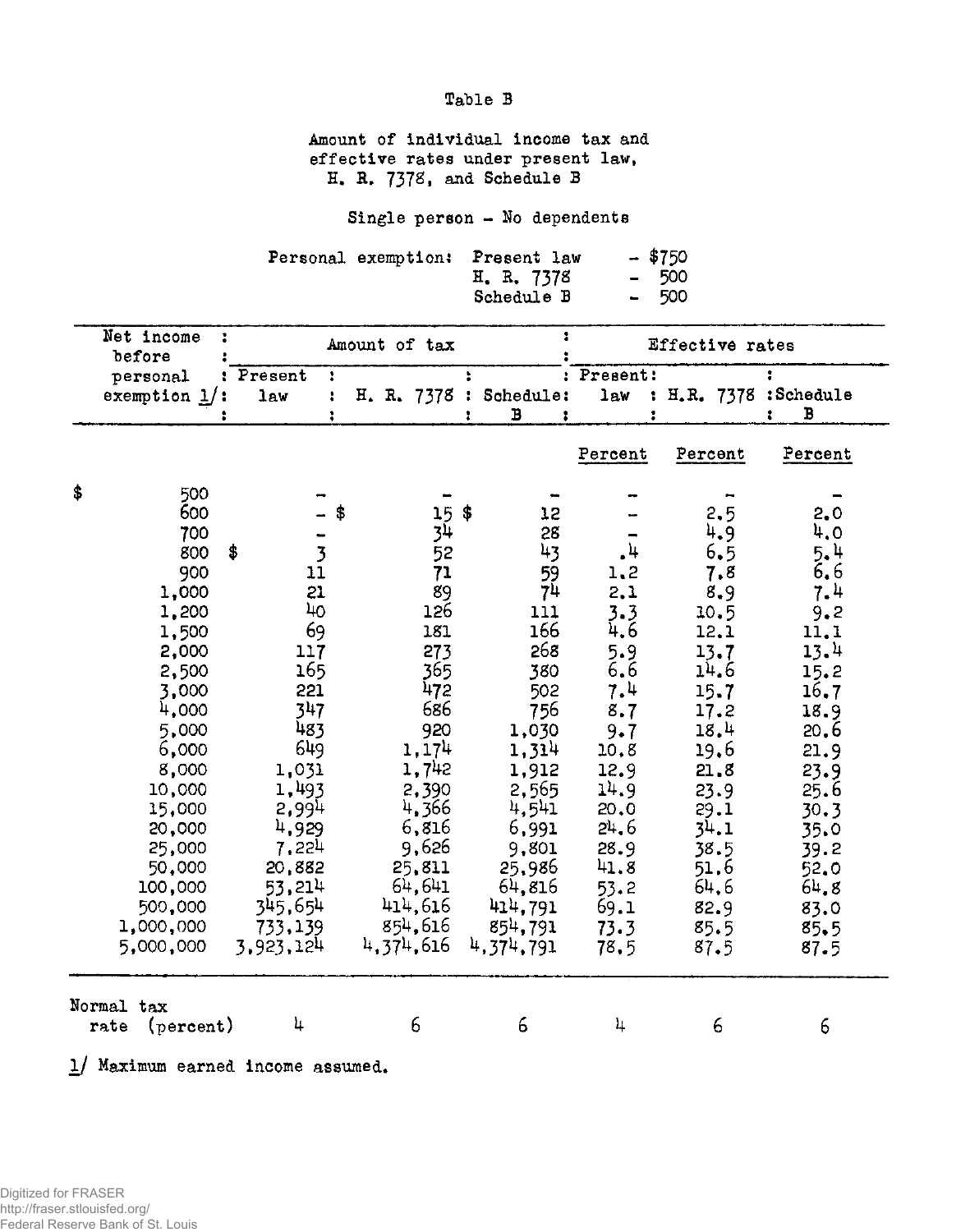# Table C

Amount of individual income tax and effective rates under present law, H. R. 7378, and Schedule B

Married person - No dependents

| Personal exemption: | Present law | $- $1,500$ |
|---------------------|-------------|------------|
|                     | H. R. 7378  | $-1,200$   |
|                     | Schedule B  | $-1,000$   |

| Net income                   |                            | Amount of tax                     |                |                 | Effective rate |              |
|------------------------------|----------------------------|-----------------------------------|----------------|-----------------|----------------|--------------|
| before                       | :Present<br>$\ddot{\cdot}$ | H. R.<br>$\mathbf{r}$             | Schedule       | :Present: H. R. |                | : Schedule   |
| personal                     | law                        | 7378<br>$\ddot{\phantom{a}}$<br>٠ | В              | law             | : 7378<br>:    | $\, {\bf B}$ |
| exemption $1$ :              |                            |                                   |                |                 |                |              |
|                              |                            |                                   |                | Percent Percent |                | Percent      |
| \$<br>1,000                  |                            |                                   |                |                 |                |              |
| 1,100                        |                            |                                   | \$<br>10       |                 |                | $\cdot$ 9    |
| 1,200                        |                            |                                   | 25             |                 |                | 2.1          |
| 1,300                        |                            | 13<br>\$                          | L <sub>O</sub> |                 | 1.0            | $3 - 1$      |
| 1,400                        |                            | 30                                | 56             |                 | 2.1            | 4.0          |
| 1,500                        |                            | 48                                | 71             |                 | 3.2            | 4.7          |
| 1,600                        | 6<br>\$                    | 66                                | 89             | 0.4             | 4.1            | 5.6          |
| 1,800                        | 23                         | 103                               | 126            | 1.3             | $5 - 7$        | 7.0          |
| 2,000                        | 42                         | 140                               | 163            | 2.1             | 7.0            | $8 - 2$      |
| 2,500                        | 90                         | 232                               | 265            | $3 - 6$         | 9.3            | 10.6         |
| 3,000                        | 138                        | 324                               | 377            | 4.6             | 10.8           | 12.6         |
| 4,000                        | 249                        | 532                               | 621            | 6.2             | 13.3           | 15.5         |
| 5,000                        | 375                        | 746                               | 885            | $7 - 5$         | 14.9           | 17.7         |
| 6,000                        | 521                        | 992                               | 1,169          | 8.7             | 16.5           | 19.5         |
| 8,000                        | 873                        | 1,532                             | 1,757          | 10.9            | 19.2           | 22.0         |
| 10,000                       | 1,305                      | 2,152                             | 2,395          | 13.1            | 21.5           | 24.0         |
| 15,000                       | 2,739                      | 4,052                             | 4,311          | 18.3            | $27 - 0$       | 28.7         |
| 20,000                       | 4,614                      | 6,452                             | 6,731          | 23.1            | 32.3           | $33 - 7$     |
| 25,000                       | 6,864                      | 9,220                             | 9.511          | 27.5            | 36.9           | 38.0         |
| 50,000                       | 20,439                     | 25,328                            | 25,641         | 40.9            | $50 - 7$       | 51.3         |
| 100,000                      | 52,704                     | 64,060                            | 64.401         | $52 - 7$        | 64.1           | 64.4         |
| 500,000                      | 345.084                    | 414,000                           | 414,351        | 69.0            | 82.8           | 82.8         |
| 1,000,000                    | 732,554                    | 854,000                           | 854, 351       | $73 - 3$        | 85.4           | 85.4         |
| 5,000,000                    | 3.922,524                  | 4,374,000                         | 4, 374, 351    | 78.5            | 87.5           | 87.5         |
|                              |                            |                                   |                |                 |                |              |
| Normal tax<br>rate (percent) | 4                          | 6                                 | 6              | 4               | 6              | 6            |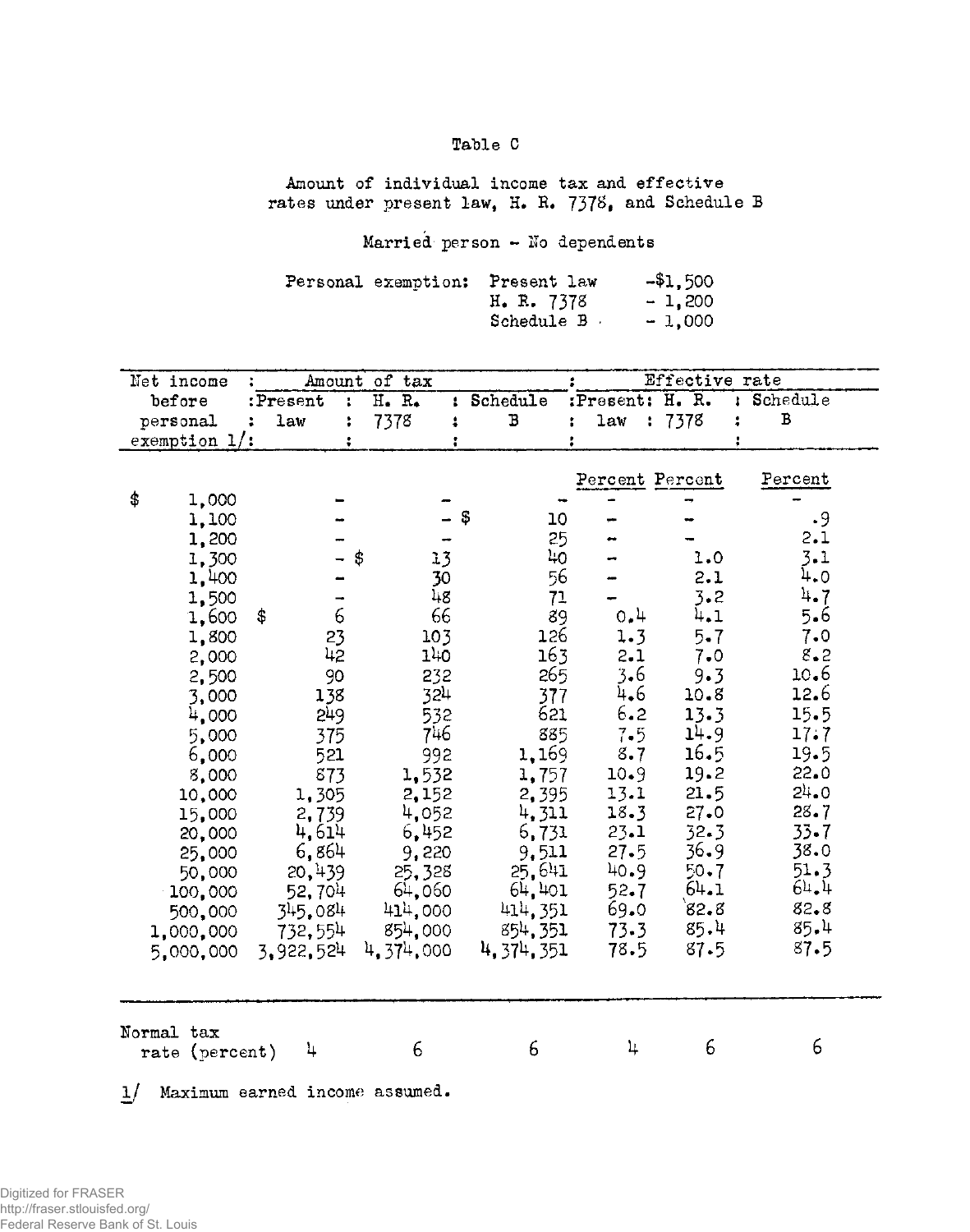Table D.

Amount of individual income tax and effective rates under present law, H. R. 7378, and Schedule B

Married person  $-$  two dependents

| Personal exemption: | Present law<br>H. R. 7378<br>Schedule B        | $-$ \$1,500<br>$-1,200$<br>$-1,000$ |
|---------------------|------------------------------------------------|-------------------------------------|
| Dependent credit:   | Present law $-$ \$<br>H. R. 7378<br>Schedule B | 400<br>400<br>250                   |

| Net income                            | :                    |                 |   | Amount of tax |                                                               | Effective rate |         |             |           |
|---------------------------------------|----------------------|-----------------|---|---------------|---------------------------------------------------------------|----------------|---------|-------------|-----------|
| before                                |                      |                 |   |               |                                                               |                |         |             |           |
| personal ex-                          |                      |                 |   |               | : Present: H.R. 7378: Schedule : Present: H.R. 7378: Schedule |                |         |             |           |
| emption $1/$                          | $\ddot{\phantom{a}}$ | <b>law</b><br>÷ |   |               | $\, {\bf B}$                                                  | law<br>÷       |         |             | B         |
|                                       |                      |                 |   |               |                                                               |                |         |             |           |
|                                       |                      |                 |   |               |                                                               | Percent        | Percent |             | Percent   |
| \$<br>1,500                           |                      |                 |   |               |                                                               |                |         |             |           |
| 1,600                                 |                      |                 |   |               | 10                                                            |                |         |             | $\cdot$ 6 |
| 1,700                                 |                      |                 |   |               | 22                                                            |                |         |             | 1.3       |
| 1,800                                 |                      |                 |   |               | 37                                                            |                |         |             | 2.1       |
| 1,900                                 |                      |                 |   |               | 53                                                            |                |         |             | $2 - 8$   |
| 2,000                                 |                      |                 |   |               | 68                                                            |                |         |             | $3 - 4$   |
| 2,100                                 |                      |                 |   | 13            | 86                                                            |                |         | 0.6         | 4.1       |
| 2,200                                 |                      |                 |   | 26            | 105                                                           |                |         | 1.2         | 4.8       |
| 2,300                                 |                      |                 |   | 43            | 123                                                           |                |         | 1.9         | 5.3       |
| 2,400                                 | \$                   | 6               |   | 62            | 142                                                           | 0.3            |         | 2.6         | 5.9       |
| 2,500                                 |                      | 12              |   | 80            | 160                                                           | 0.5            |         | 3.2         | 6.4       |
| 3,000                                 |                      | 58              |   | 172           | 262                                                           | 1.9            |         | $5 \cdot 7$ | 8.7       |
| 4,000                                 |                      | 154             |   | 356           | 496                                                           | 3.9            |         | 8.9         | 12.4      |
| 000 و5                                |                      | 271             |   | 570           | 750                                                           | $5 - 4$        |         | 11.4        | $15-0$    |
| 6,000                                 |                      | 397             |   | 784           | 1,024                                                         | 6.6            |         | $13 - 1$    | 17.1      |
| 8,000                                 |                      | $-717$          |   | 1,292         | 1,602                                                         | 9.0            |         | 16.2        | 20.0      |
| 10,000                                |                      | 1,117           |   | 1,880         | 2,225                                                         | 11.2           |         | 18.8        | 22.2      |
| 15,000                                |                      | 2,475           |   | 3,716         | 4,101                                                         | 16.5           |         | 24.3        | 27.3      |
| 20,000                                |                      | 4,287           |   | 6,036         | 6,471                                                         | 21.4           |         | 30.2        | $32 - 4$  |
| 25,000                                |                      | 6,480           |   | 8,756         | 9,221                                                         | 25.9           |         | $35 - 0$    | $36 - 9$  |
| 50,000                                |                      | 19,967          |   | 24,776        | 25,296                                                        | 39.9           |         | 49.6        | 50.6      |
| 100,000                               |                      | 52,160          |   | 63,396        | 63,986                                                        | $52 - 2$       |         | 63.4        | $64-0$    |
| 500,000                               |                      | 344,476         |   | 413,296       | 413,911                                                       | 68.9           |         | 82.7        | $82 - 8$  |
| 1,000,000                             |                      | 731,930         |   | 853,296       | 853,911                                                       | 73.2           |         | $85 - 3$    | 85.4      |
| 5,000,000                             |                      | 3,921,884       |   | 4,373,296     | 4,373,911                                                     | 78.4           |         | 37.5        | 87.5      |
|                                       |                      |                 |   |               |                                                               |                |         |             |           |
| Normal tax<br>rate (percent) 4        |                      |                 | 6 |               | 6                                                             | 4              | 6       |             | 6         |
|                                       |                      |                 |   |               |                                                               |                |         |             |           |
| Maximum earned income assumed.<br>IJ. |                      |                 |   |               |                                                               |                |         |             |           |